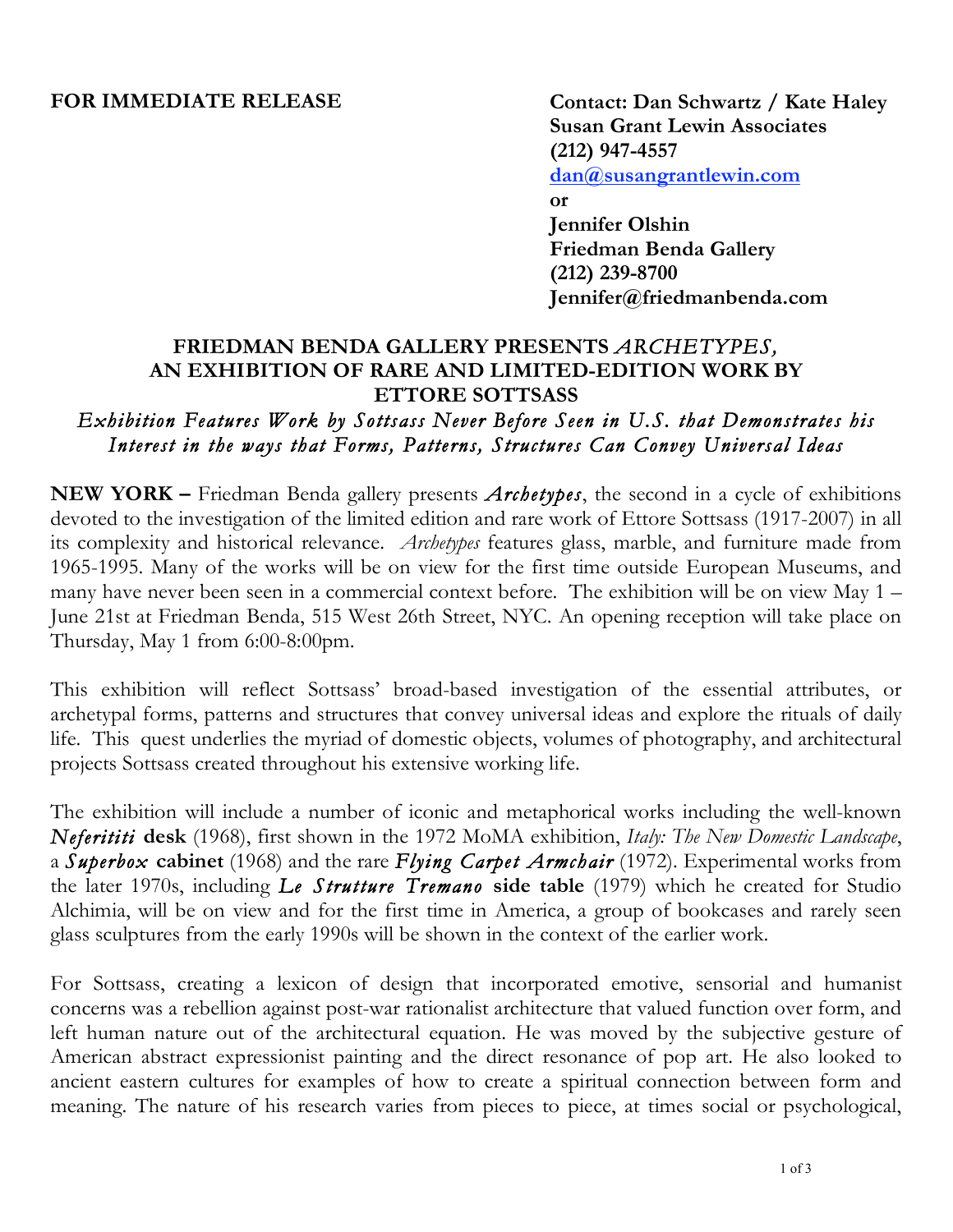often balancing popular images with esoteric, evoking Jungian memories or looking to provoke primordial reactions. Always counterintuitive and built on complex though-patterns, the notion that a functional object could communicate an abstract idea was groundbreaking and has emboldened legions of designers today.

Expressing this idea in 1972 while preparing a group of work for what was to become a seminal exhibition at the Museum of Modern Art, Sottsass wrote "the aim of the project was not to achieve a product, but to state and provoke ideas. I wasn't in the least concerned with making furniture, or an elegant, 'cute,' sweet, or amusing environment, and still less was I concerned with designing within this psychic and cultural status quo."

The works included in *Archetypes*, are visceral and rife with contradiction, and reflect the mind that created them. Ultimately, the exhibition is about moments—not the culminating public moments of the *Valentine* typewriter or the Memphis design movement, but moments represented by works that express the ideology and language that guided Sottsass during his 60-year career. As R. Craig Miller, Curator of Design Arts at the Indianapolis Museum of Art has written, "To be fair, artists of Sottsass' magnitude can never be defined. Each generation – and succeeding century – will find yet another aspect that resonates anew."

## **About Ettore Sottsass:**

One of the most significant counter-forces to modernism in the history of design, Ettore Sottsass made monumental artistic contributions to every decade since his life in design began in Italy in 1945. His remarkable career produced a provocative body of work, including architecture, furniture, industrial design, glass, ceramics, painting, photography and a wealth of writings.

Sottsass intellectually and aesthetically challenged the conventional wisdom of forms and proportions throughout his 60-plus year career, driven by what Penny Sparke aptly described in her essay for LACMA's 2006 Sottsass retrospective as "a personal search for a new language of modern design." His rigorous pursuit has led to the creation of such groundbreaking movements as radical design, anti-design and post-modernist architecture, which led to his founding Memphis in the early 1980s.

A central concern of much of Sottsass' work is the social, cultural and technical implications of architecture and design on the way people live and interact. New materials and technologies were of particular interest to him and exploring these elements led him to apply both new and historical materials in non-traditional ways. Color and form are of equal importance in Sottsass' work and he embraced them with a similarly radical approach. Throughout the entirety of his career, from early paintings of the 1930s to later works of architecture during the 1980s, Sottsass used color to determine shapes within a composition and the relationship of exterior surface to interior function.

Sottsass' remarkable career produced a diverse array of commissions that have transformed architecture and design. Iconic built architectural works include Wolf House (1989) in Colorado and